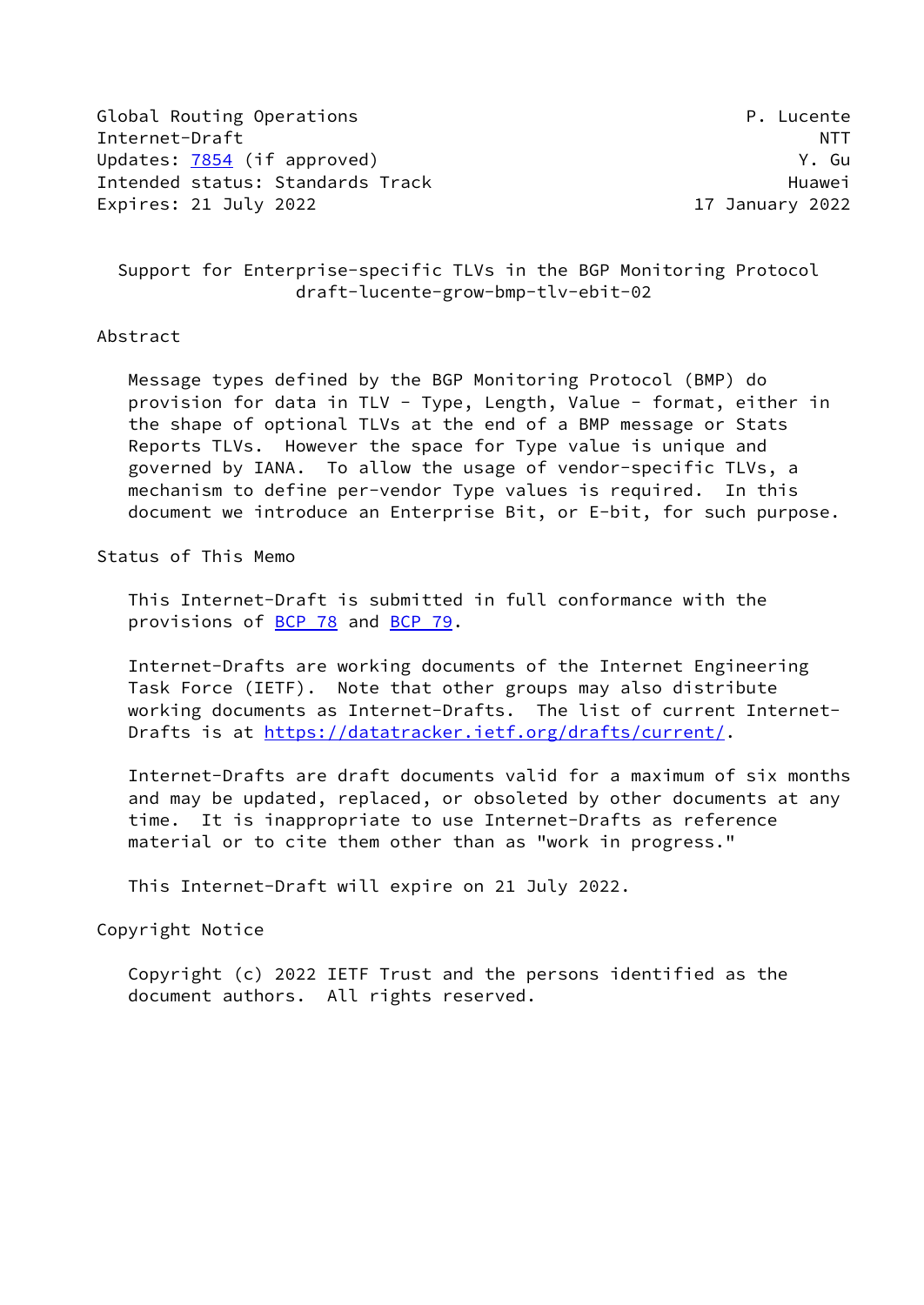# <span id="page-1-1"></span>Internet-Draft BMP TLV EBIT January 2022

This document is subject to [BCP 78](https://datatracker.ietf.org/doc/pdf/bcp78) and the IETF Trust's Legal Provisions Relating to IETF Documents ([https://trustee.ietf.org/](https://trustee.ietf.org/license-info) [license-info](https://trustee.ietf.org/license-info)) in effect on the date of publication of this document. Please review these documents carefully, as they describe your rights and restrictions with respect to this document. Code Components extracted from this document must include Revised BSD License text as described in Section 4.e of the **Trust Legal Provisions** and are provided without warranty as described in the Revised BSD License.

#### Table of Contents

|                                          | $\overline{2}$ |
|------------------------------------------|----------------|
|                                          | $\overline{3}$ |
|                                          | $\overline{3}$ |
| $3.1$ . IANA-registered TLV encoding     | $\overline{3}$ |
| $3.2$ . Enterprise-specific TLV encoding | $\overline{3}$ |
| $3.3$ . TLV encoding remarks             | $\overline{4}$ |
|                                          | $\overline{4}$ |
| Operational Considerations<br>5.         | $\overline{4}$ |
| 6.                                       | $\overline{5}$ |
|                                          | $\overline{5}$ |
| 7.1. Normative References                | $\overline{5}$ |
| 7.2. Informative References              | $\overline{5}$ |
|                                          | 6              |
|                                          | 6              |
|                                          |                |

## <span id="page-1-0"></span>[1](#page-1-0). Introduction

The BGP Monitoring Protocol (BMP) is defined in [RFC 7854](https://datatracker.ietf.org/doc/pdf/rfc7854) [\[RFC7854](https://datatracker.ietf.org/doc/pdf/rfc7854)]. Support for trailing TLV data is extended by TLV support for BMP Route Monitoring and Peer Down Messages  $[\underline{I-D.ietf-grow-bmp-tlv}]$ .

 Vendors need the ability to define proprietary Information Elements, because, for example, they are delivering a pre-standard product. This This would align with Also for code point assignment to be eligible, an IETF document needs to be adopted at a Working Group and in a stable condition. In this context E-bit helps during early development phases where inter-operability among vendors is tested and shipped to network operators to be tested there as well. This would align with This document re-defines the format of IANA registered TLVs in a backward compatible manner with respect to previous documents and existing IANA allocations; it also defines the format for newly introduced enterprise-specific TLVs. The concept of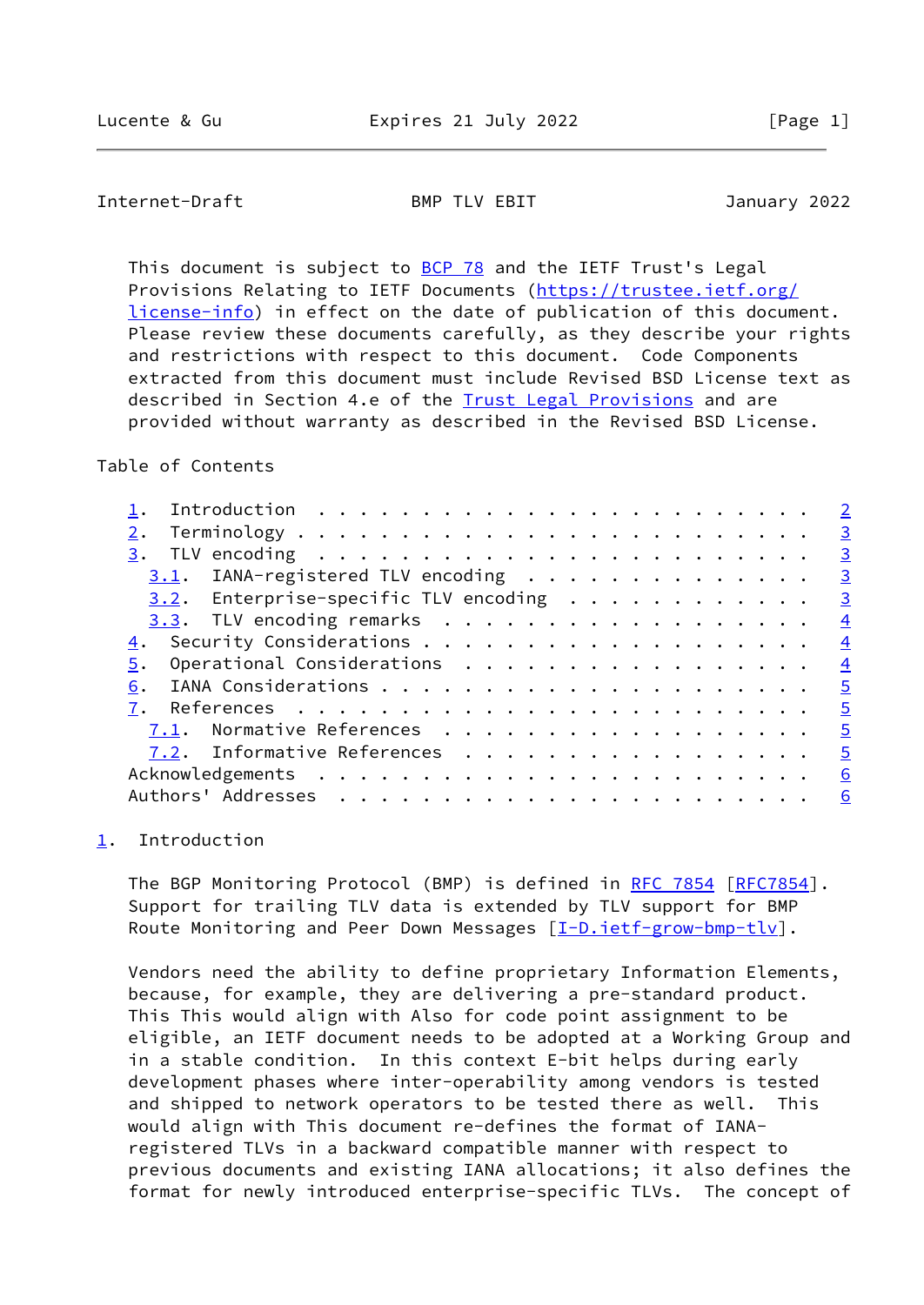an E-bit, or Enterprise Bit, is not new. For example, such mechanism is defined in Section [4.1 of \[RFC8126\]](https://datatracker.ietf.org/doc/pdf/rfc8126#section-4.1). Section [4.2 of \[RFC8126\]](https://datatracker.ietf.org/doc/pdf/rfc8126#section-4.2). Section [3.2 of \[RFC7011\]](https://datatracker.ietf.org/doc/pdf/rfc7011#section-3.2) for a very similar purpose.

Lucente & Gu **Expires 21 July 2022** [Page 2]

<span id="page-2-1"></span>Internet-Draft BMP TLV EBIT January 2022

<span id="page-2-0"></span>[2](#page-2-0). Terminology

 The key words "MUST", "MUST NOT", "REQUIRED", "SHALL", "SHALL NOT", "SHOULD", "SHOULD NOT", "RECOMMENDED", "NOT RECOMMENDED", "MAY", and "OPTIONAL" in this document are to be interpreted as described in [BCP](https://datatracker.ietf.org/doc/pdf/bcp14) [14](https://datatracker.ietf.org/doc/pdf/bcp14) [RFC 2119 \[RFC2119](https://datatracker.ietf.org/doc/pdf/rfc2119)] [RFC 8174](https://datatracker.ietf.org/doc/pdf/rfc8174) [\[RFC8174](https://datatracker.ietf.org/doc/pdf/rfc8174)] when, and only when, they appear in all capitals, as shown here.

- <span id="page-2-2"></span>[3](#page-2-2). TLV encoding
- <span id="page-2-3"></span>[3.1](#page-2-3). IANA-registered TLV encoding

Existing TLV encodings are defined in **Section [4.4 of \[RFC7854\]](https://datatracker.ietf.org/doc/pdf/rfc7854#section-4.4)** (Information TLVs), Section [4.8 of \[RFC7854\]](https://datatracker.ietf.org/doc/pdf/rfc7854#section-4.8) (Stats Reports TLVs), [draft-ietf-grow-bmp-tlv](https://datatracker.ietf.org/doc/pdf/draft-ietf-grow-bmp-tlv) [\[I-D.ietf-grow-bmp-tlv](#page-4-6)] and [draft-ietf-grow-bmp-peer-up](https://datatracker.ietf.org/doc/pdf/draft-ietf-grow-bmp-peer-up) [\[I-D.ietf-grow-bmp-peer-up](#page-4-7)] and are updated as follows:

- \* 1 bit to flag an enterprise-specific TLV set to zero. The TLV Type value must have been defined in IANA-BMP [\[IANA-BMP](#page-5-2)]
- \* 15 bits of TLV Type,
- \* 2 octets of TLV Value length,
- \* 0 or more octets of TLV Value.

 0 1 2 3 4 5 6 7 8 9 0 1 2 3 4 5 6 7 8 9 0 1 2 3 4 5 6 7 8 9 0 1 +-+-+-+-+-+-+-+-+-+-+-+-+-+-+-+-+-+-+-+-+-+-+-+-+-+-+-+-+-+-+-+-+ |E| Type | Length (2 octets) +-+-+-+-+-+-+-+-+-+-+-+-+-+-+-+-+-+-+-+-+-+-+-+-+-+-+-+-+-+-+-+-+ | Value (variable) | +-+-+-+-+-+-+-+-+-+-+-+-+-+-+-+-+-+-+-+-+-+-+-+-+-+-+-+-+-+-+-+-+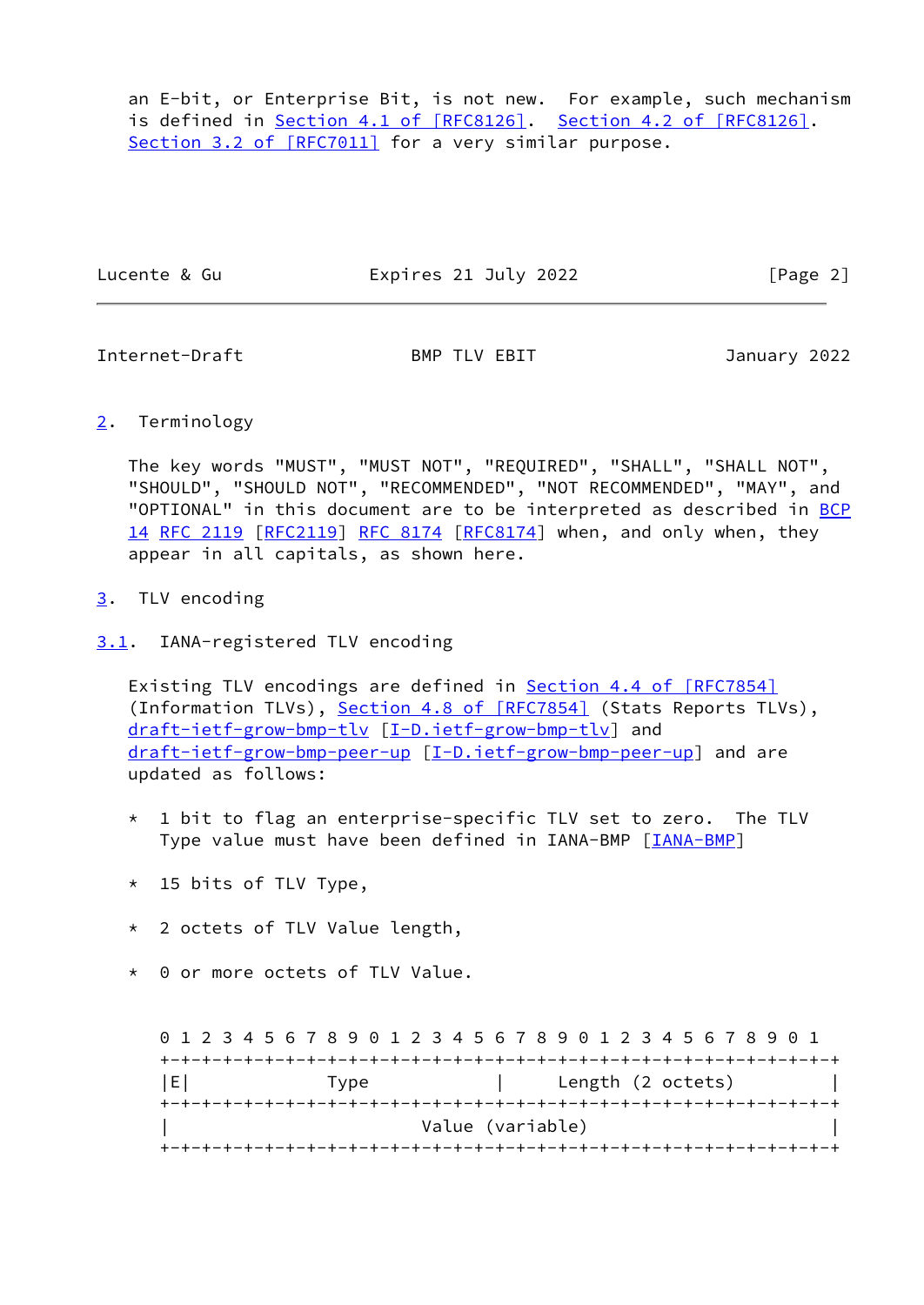Figure 1

TLVs SHOULD be sorted by their code point.

<span id="page-3-0"></span>[3.2](#page-3-0). Enterprise-specific TLV encoding

Enterprise-specific TLV encoding is defined as follows:

- \* 1 bit to flag an enterprise-specific TLV set to one
- \* 15 bits of TLV Type,

| Expires 21 July 2022<br>Lucente & Gu | [Page 3] |
|--------------------------------------|----------|
|--------------------------------------|----------|

<span id="page-3-2"></span>Internet-Draft BMP TLV EBIT January 2022

- \* 2 octets of IANA PEN plus TLV value length,
- \* 4 octets of IANA Private Enterprise Number IANA-PEN [\[IANA-PEN](#page-5-3)]
- \* 0 or more octets of TLV Value.

 0 1 2 3 4 5 6 7 8 9 0 1 2 3 4 5 6 7 8 9 0 1 2 3 4 5 6 7 8 9 0 1 +-+-+-+-+-+-+-+-+-+-+-+-+-+-+-+-+-+-+-+-+-+-+-+-+-+-+-+-+-+-+-+-+ |E| Type | Length (2 octets) +-+-+-+-+-+-+-+-+-+-+-+-+-+-+-+-+-+-+-+-+-+-+-+-+-+-+-+-+-+-+-+-+ | Enterprise number | +-+-+-+-+-+-+-+-+-+-+-+-+-+-+-+-+-+-+-+-+-+-+-+-+-+-+-+-+-+-+-+-+ Value (variable) +-+-+-+-+-+-+-+-+-+-+-+-+-+-+-+-+-+-+-+-+-+-+-+-+-+-+-+-+-+-+-+-+



### <span id="page-3-1"></span>[3.3](#page-3-1). TLV encoding remarks

 The encoding specified in this document applies to all existing BMP Message Types and their namespaces defined in Future BMP Message Types MUST make use of the TLV encoding defined in this document. Multiple TLVs of the same type can be repeated as part of the same message and it is left to the specific use-cases whether all, any, the first or the last TLV should be considered. [RFC 7854](https://datatracker.ietf.org/doc/pdf/rfc7854) [[RFC7854](https://datatracker.ietf.org/doc/pdf/rfc7854)], TLV support for BMP Route Monitoring and Peer Down Messages [\[I-D.ietf-grow-bmp-tlv](#page-4-6)] and BMP Peer Up Message Namespace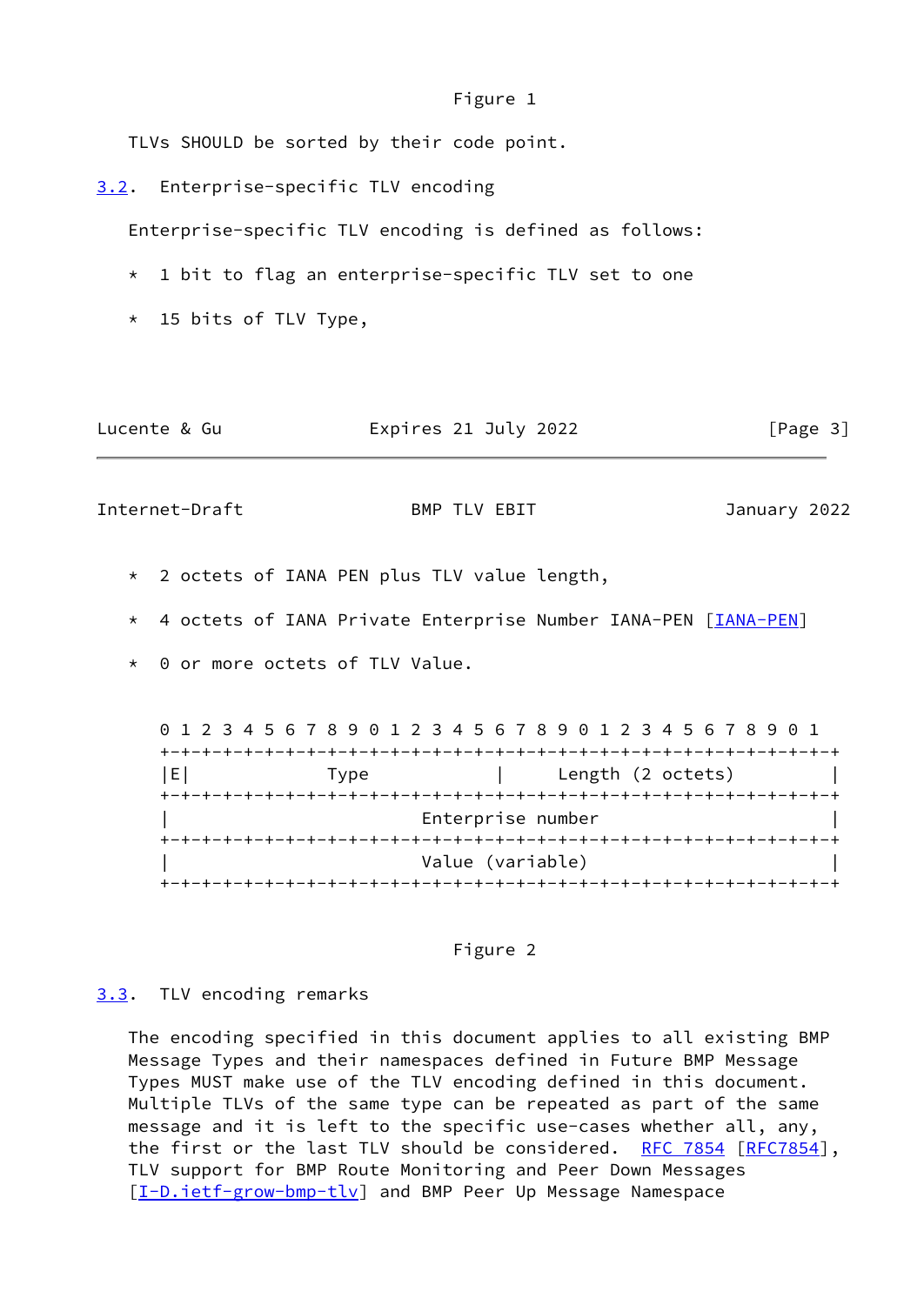[\[I-D.ietf-grow-bmp-peer-up](#page-4-7)]. While the proposed encoding is not per se backward compatible, there is no existing IANA-allocated Type value that makes use of the most significant bit (which is being used in this document to define the E-bit).

<span id="page-4-0"></span>[4](#page-4-0). Security Considerations

This document does not add any additional security considerations.

<span id="page-4-1"></span>[5](#page-4-1). Operational Considerations

 It is recommended that vendors making use of the Enterprise Bit extension have a well-defined internal registry for privately assigned code points that is also exposed to the public.

Lucente & Gu **Expires 21 July 2022** [Page 4]

<span id="page-4-3"></span>Internet-Draft BMP TLV EBIT January 2022

<span id="page-4-2"></span>[6](#page-4-2). IANA Considerations

 The TLV Type values used by BMP are managed by IANA as are the Private Enterprise Numbers used by enterprise-specific Type values IANA-PEN [\[IANA-PEN](#page-5-3)]. This document makes no changes to these registries.

<span id="page-4-4"></span>[7](#page-4-4). References

<span id="page-4-5"></span>[7.1](#page-4-5). Normative References

<span id="page-4-7"></span>[I-D.ietf-grow-bmp-peer-up]

 Scudder, J., "BMP Peer Up Message Namespace", Work in Progress, Internet-Draft, [draft-ietf-grow-bmp-peer-up-00](https://datatracker.ietf.org/doc/pdf/draft-ietf-grow-bmp-peer-up-00), 24 July 2019, [<https://www.ietf.org/archive/id/draft-ietf](https://www.ietf.org/archive/id/draft-ietf-grow-bmp-peer-up-00.txt) [grow-bmp-peer-up-00.txt](https://www.ietf.org/archive/id/draft-ietf-grow-bmp-peer-up-00.txt)>.

<span id="page-4-6"></span>[I-D.ietf-grow-bmp-tlv]

 Lucente, P. and Y. Gu, "TLV support for BMP Route Monitoring and Peer Down Messages", Work in Progress, Internet-Draft, [draft-ietf-grow-bmp-tlv-06,](https://datatracker.ietf.org/doc/pdf/draft-ietf-grow-bmp-tlv-06) 25 October 2021, [<https://www.ietf.org/archive/id/draft-ietf-grow-](https://www.ietf.org/archive/id/draft-ietf-grow-bmp-tlv-06.txt)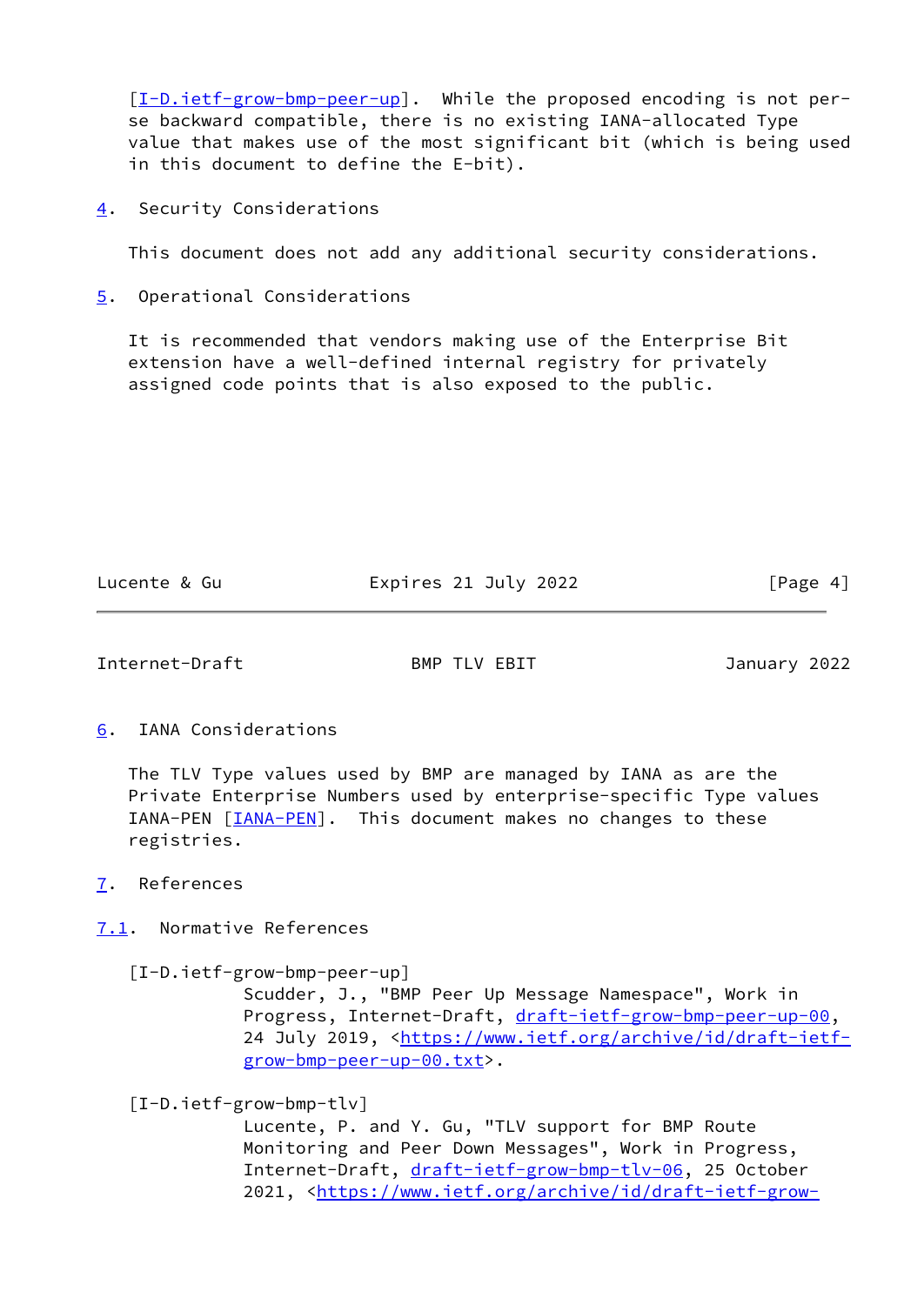[bmp-tlv-06.txt](https://www.ietf.org/archive/id/draft-ietf-grow-bmp-tlv-06.txt)>.

- [RFC2119] Bradner, S., "Key words for use in RFCs to Indicate Requirement Levels", [BCP 14](https://datatracker.ietf.org/doc/pdf/bcp14), [RFC 2119](https://datatracker.ietf.org/doc/pdf/rfc2119), DOI 10.17487/RFC2119, March 1997, <[https://www.rfc-editor.org/info/rfc2119>](https://www.rfc-editor.org/info/rfc2119).
- [RFC7854] Scudder, J., Ed., Fernando, R., and S. Stuart, "BGP Monitoring Protocol (BMP)", [RFC 7854,](https://datatracker.ietf.org/doc/pdf/rfc7854) DOI 10.17487/RFC7854, June 2016, <[https://www.rfc-editor.org/info/rfc7854>](https://www.rfc-editor.org/info/rfc7854).
- [RFC8126] Cotton, M., Leiba, B., and T. Narten, "Guidelines for Writing an IANA Considerations Section in RFCs", [BCP 26](https://datatracker.ietf.org/doc/pdf/bcp26), [RFC 8126,](https://datatracker.ietf.org/doc/pdf/rfc8126) DOI 10.17487/RFC8126, June 2017, <[https://www.rfc-editor.org/info/rfc8126>](https://www.rfc-editor.org/info/rfc8126).
- [RFC8174] Leiba, B., "Ambiguity of Uppercase vs Lowercase in [RFC](https://datatracker.ietf.org/doc/pdf/rfc2119) [2119](https://datatracker.ietf.org/doc/pdf/rfc2119) Key Words", [BCP 14](https://datatracker.ietf.org/doc/pdf/bcp14), [RFC 8174,](https://datatracker.ietf.org/doc/pdf/rfc8174) DOI 10.17487/RFC8174, May 2017, [<https://www.rfc-editor.org/info/rfc8174](https://www.rfc-editor.org/info/rfc8174)>.

<span id="page-5-0"></span>[7.2](#page-5-0). Informative References

<span id="page-5-2"></span> [IANA-BMP] IANA, "BGP Monitoring Protocol (BMP) Parameters", 2016, <[https://www.iana.org/assignments/bmp-parameters/bmp](https://www.iana.org/assignments/bmp-parameters/bmp-parameters.xhtml) [parameters.xhtml>](https://www.iana.org/assignments/bmp-parameters/bmp-parameters.xhtml).

| Lucente & Gu | Expires 21 July 2022 | [Page 5] |
|--------------|----------------------|----------|
|              |                      |          |

<span id="page-5-1"></span>Internet-Draft BMP TLV EBIT January 2022

<span id="page-5-3"></span> [IANA-PEN] IANA, "Private Enterprise Numbers", 1982, <[http://www.iana.org/assignments/enterprise-numbers/>](http://www.iana.org/assignments/enterprise-numbers/).

 [RFC7011] Claise, B., Ed., Trammell, B., Ed., and P. Aitken, "Specification of the IP Flow Information Export (IPFIX) Protocol for the Exchange of Flow Information", STD 77, [RFC 7011,](https://datatracker.ietf.org/doc/pdf/rfc7011) DOI 10.17487/RFC7011, September 2013, <[https://www.rfc-editor.org/info/rfc7011>](https://www.rfc-editor.org/info/rfc7011).

Acknowledgements

 The authors would like to thank Thomas Graf, Jeff Haas and Pierre Francois for their valuable input.

Authors' Addresses